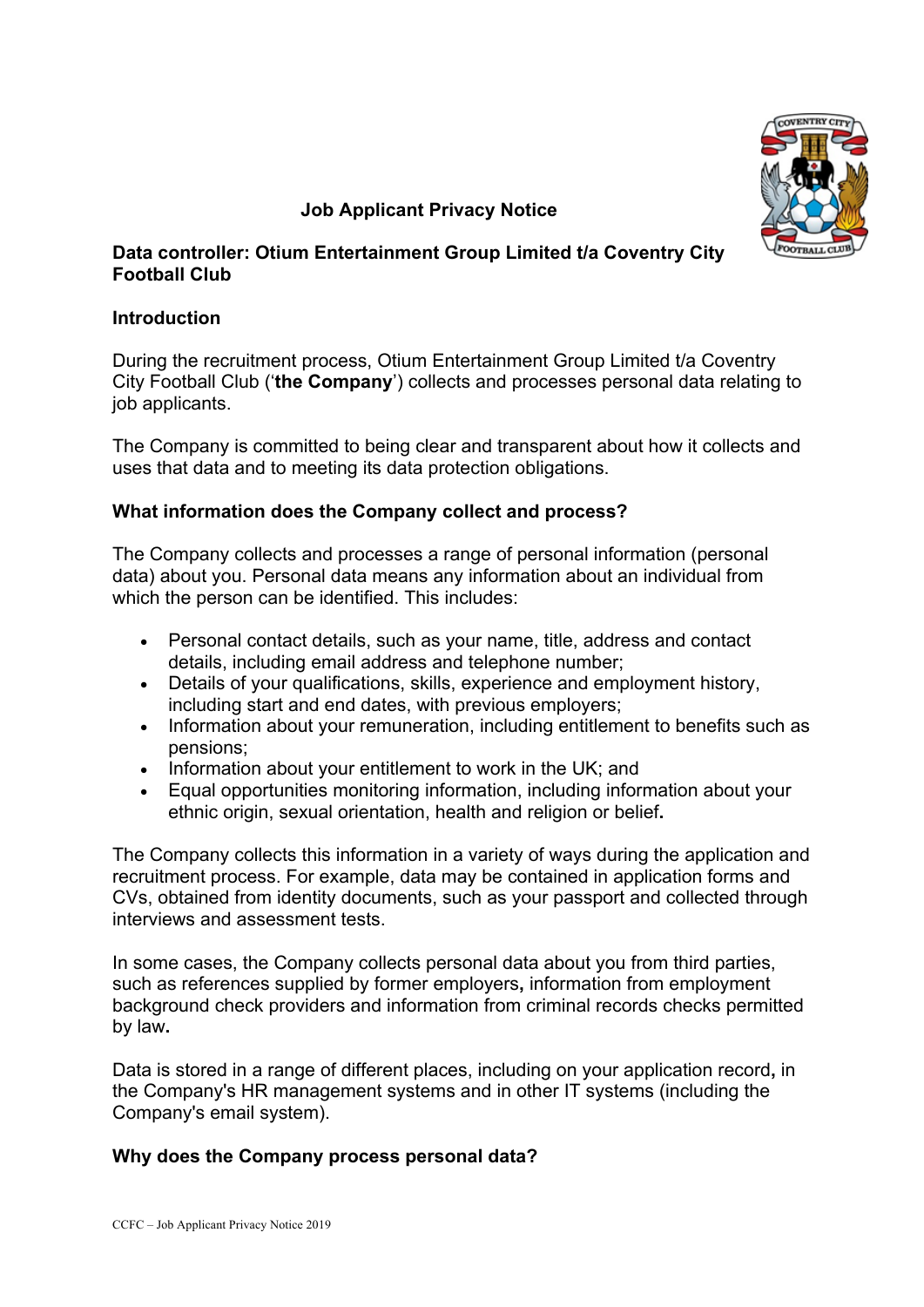The Company needs to process data prior to entering into a contract with you. We also need to process data to enter into an employment contract with you and to meet our obligations under that employment contract.

In addition, the Company needs to process data to ensure that we are complying with our legal obligations. For example, we are required to check an employee's entitlement to work in the UK before employment begins.

The Company has a legitimate interest in processing personal data during the recruitment process and in keeping records of that process. Processing such data from job applicants enables the Company to manage the recruitment process, assess the suitability of candidates and make an informed decision as to whom we wish to recruit. The Company may also have to process data from job applicants in order to defend legal claims.

The Company processes health information if we need to make reasonable adjustments to the recruitment process for candidates with a disability.

For certain positions, it is necessary to carry out criminal records checks to ensure that individuals are permitted to undertake a particular role.

### **If you fail to provide personal information**

You are under no obligation to provide the Company with data during the recruitment process. However, if you do not prove certain information when requested, the Company may not be able to process your application for employment properly or at all.

You are under no obligation to provide information for equal opportunities monitoring purposes and there are no consequences for you if this information is not provided.

#### **Automated decision-making**

Our employment decisions are not based solely on automated decision-making.

#### **For how long do you keep data?**

The Company will only hold your personal data for as long as is necessary to fulfil the purposes for which we collected it. If your application for employment is unsuccessful, the Company will hold your data on file for three months after the end of the recruitment process. At the end of that period, your data is deleted or destroyed.

If your application for employment is successful, personal data gathered during the recruitment process will be transferred to your personnel file and we shall issue a new privacy notice which sets down the periods for which your data will be held.

#### **Who has access to data?**